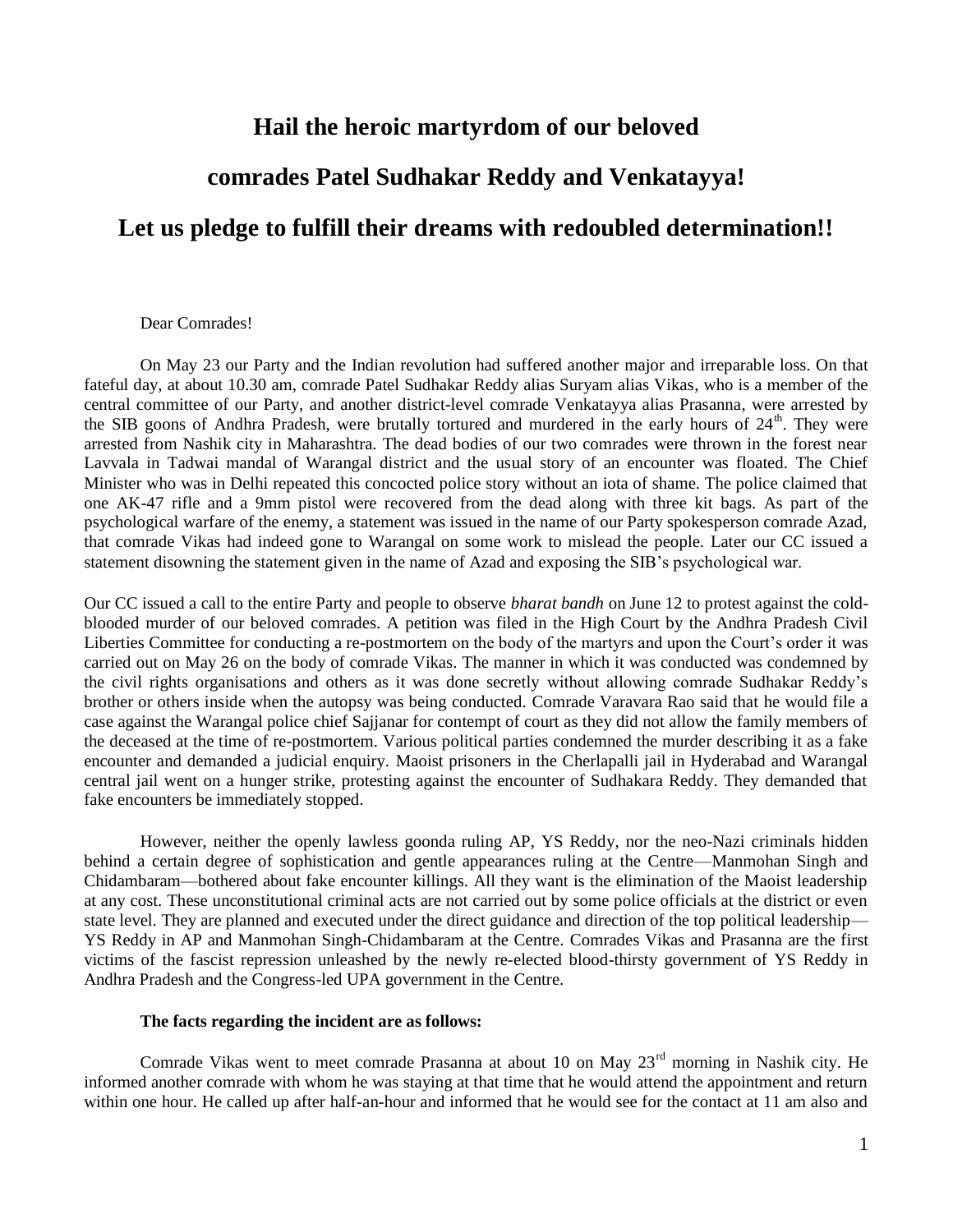return by 11.30. And that was the last to hear from him. He, along with comrade Prasanna, were abducted from the appointment place in Nashik, airlifted to Warangal which is more than 1000 km away, tortured them throughout the night and murdered in the early hours and their bodies were thrown in Lavvala forest in Eturnagaram of Warangal district. In less than 18 hours the SIB had abducted, tortured and murdered the comrades and threw their bodies at a place more than 1000kms away. Such is the sophistication of the criminal lawless gang in AP called SIB which never had any accountability whatsoever whether under the TDP regime of Chandrababu Naidu or the Congress regime of YS Reddy.

Patel Sudhakar Reddy, also popularly known as Suryam in the revolutionary camp in Andhra Pradesh and as Vikas in the CC and the newly formed Party after the merger of CPI(ML)[PW] and MCCI in September 2004, has become one of the established leaders of the Indian revolution and a member of the central committee of CPI(Maoist) after a long illustrious revolutionary career. He began his revolutionary life as a student activist in the early 1980s when he was studying his bachelor's course in Gadwal town in Mahboobnagar district. Later he did his Master's degree in Osmania University in Hyderabad and joined the movement as a full-time organizer. He made significant contributions to the Maoist Party and the Indian revolution.

Comrade Suryam, hailing from Kurthiravula Cheruvu in Mahbbobnagar district in south Telengana, is a senior leader of the CPI(Maoist) who began his revolutionary life as a student leader of Radical Students Union in early '80s. Responding to the call of the Party to build a zone of armed agrarian revolutionary struggle in North Telangana and Dandakaranya with the goal of transforming them into base areas, he went to Eturnagaram-Mahadevpur forest in North Telengana in 1983 and worked as a commander of the guerrilla squad. Later he was transferred to Gadchiroli district where he worked until 1988. He was shifted to the work of purchasing arms for equipping the speedily growing armed guerrilla squads. He played a crucial role in supplying arms to the Party but was arrested in 1992 in Bangalore based on a tip-off from an arrested person. He remained an exemplary communist leader in jail where he spent almost seven years. He was released in 1998 and was taken into the AP state committee in the state Plenum held in 1999. He served as its secretariat member from 2001 to mid-2003 when he was transferred to other work allotted by the CC. He played a prominent role in building the movement in Dandakaranya in its initial years and later in the state of Andhra Pradesh. He was taken into the CC in 2005 and as a member of the CC he made significant contribution in formulating the central policies and plans.

Comrade Venakatayya hails from Cheryala mandal in Warangal district and was actively involved in the student movement in AP for almost a decade and served as a leader of the All India Revolutionary Student Federation in AP. He was shifted to technical work in 2004 and has been working in the technical field since then.

The contribution of comrades Suryam and Prasanna to the Indian revolution will never be forgotten by the Party, the PLGA and people. They will continue the struggle for the liberation of the country with redoubled vigour and hatred for the exploiters and traitors who rule the country. The reactionary rulers of India, with the active assistance of the imperialists, vainly hope to suppress the Indian revolution by eliminating the central and state leadership of the CPI(Maoist). By this, they think they can deprive the oppressed people of leadership and suppress their struggle for land, livelihood and liberation. But this conspiracy of the reactionary rulers will remain a mere day-dream. Thousands upon thousands of worthy revolutionary successors will step into the shoes of these beloved leaders turning the dreams of the reactionary rulers into nightmares.

Martyrdom of com Vikas is an irreparable loss to the Indian revolution and the Party. He was an exemplary model to be emulated by all revolutionaries. Even in the midst of severe enemy repression he maintained a calm posture and instilled immense confidence in other cadres. He had also contributed much in studying the enemy tactics. Both Vikas and Prasanna were known for their sincerity and dedication, their deep commitment to the cause of the oppressed people, and militant fighting nature. Even in the severest hardships comrade Suryam never showed any tension which gave immense confidence to the cadres around him. In one incident when he was working in Nallamala forest region, the enemy suddenly came near the camp and there was